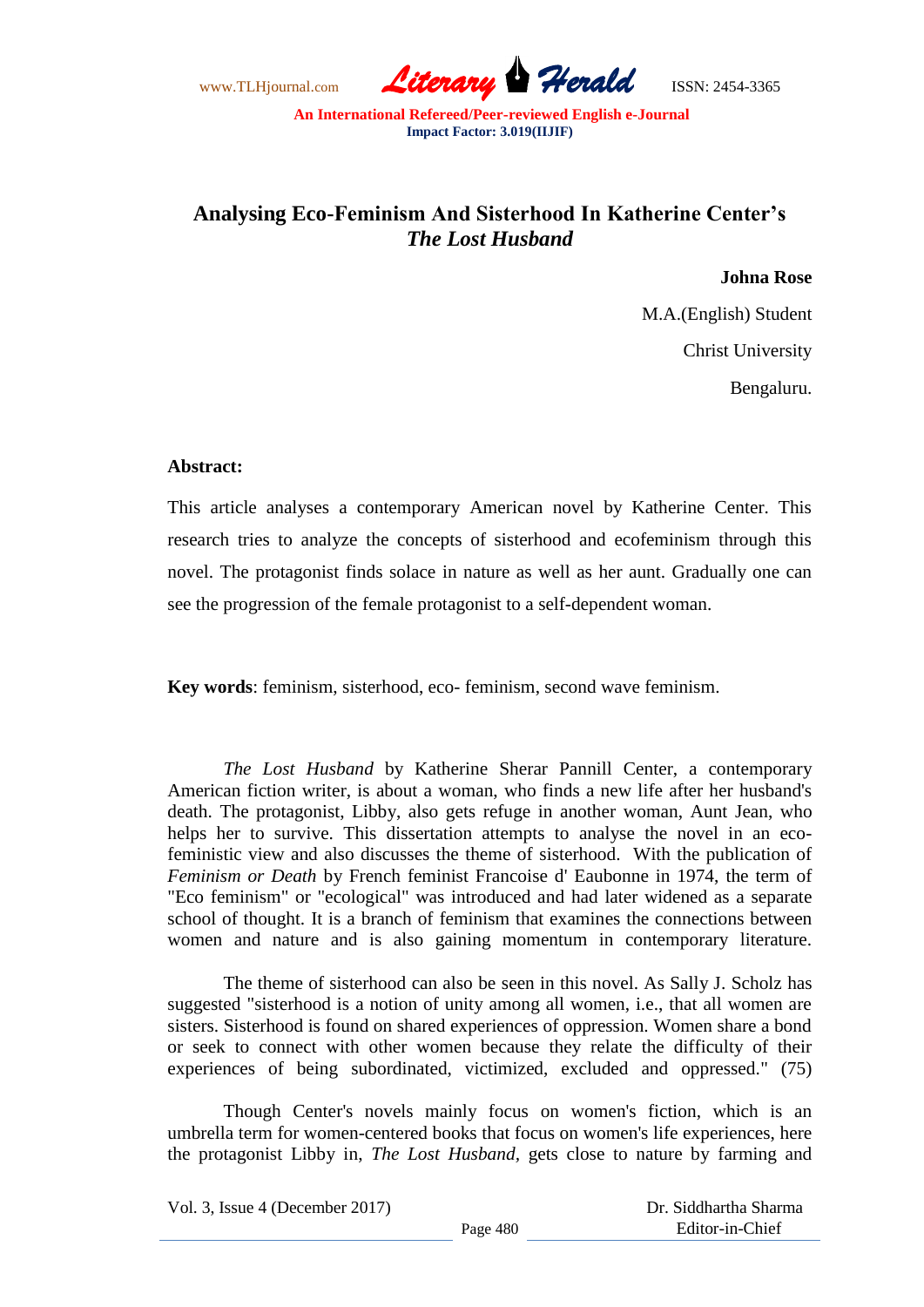www.TLHjournal.com *Literary Herald*ISSN: 2454-3365

eventually becomes a farmer. The story showcases the bond created between Libby and nature. The novel also highlights, the theme of sisterhood when Libby and the supporting female character, Aunt Jean, share their insecurities.

Feminism and its Different Aspects Feminism is a term that emerged long after women started questioning their inferior status and demanding an improvement in their social position. It is a call for liberation of women from every oppression and gender-based discriminations. The movement also aims to provide freedom and self-promotion for deprived women who were denied opportunities and equality with men. This phenomenon of the twentieth century put the awareness that patriarchal society with its structure is indifferent to women's freedom and their discrimination is culturally constructed. Society always tried to keep them subjugated in order to establish the patriarchal power and authority. Therefore, feminism as a movement was started for establishing equal opportunities for women in education and employment.

According to Sally J. Scholz, feminism is a critical project. It looks at all aspects of life to identify those elements that might be oppressive and also suggests alternatives. A feminist reading, as a critical project, would look especially at what is being said about women, what social roles are they expected to take, what are their liberties or privileges in relation to men, and similar sorts of inquiries. Feminists see the world through a different lens and what they see usually requires a response. Feminism, in other words, follows the critical project with action to bring about a social change. It might mean a movement for social change or it might mean a concern for all forms of oppression.

Feminism definitely has a critical edge to it and there is an end or goal for which it strives. To understand feminism's goals, here is the trajectory of its growth classified in waves. The first wave feminism spans from seventeenth to early twentieth century. The main issues of the first wave of feminism were the abolition of slavery and women's rights. Although not exclusively, first wave feminism was concerned with gaining equal rights for women, particularly the rights to suffrage (right to vote). In the United States of America, women got voting rights in 1920 and in Britain it was in 1928. It took until 1944 for France to grant women full suffrage and 1971 for Switzerland. First wave feminism, also focused on women gaining status as human beings with full civil, intellectual, social, economic and legal rights. Mary Wollstonecraft an eighteenth century feminist writer argued for full humanity of women and their moral personhood. Through her work *A Vindication of the Rights of Women,* she tried to expound the equality of the sexes. She also argued that women must act courageously to become fully human and to attain the same status as men.

By the late 1960's, spurred by civil rights activism of the 50's, feminist activity burgeoned in new directions as a "next generation" of activism that dealt with antidiscrimination policies and equal privileges and called it the "second wave." The second wave tried to address all aspects of women's oppressed experience and extended women's bodily experience in culture and society as an analysis of oppression. This creates a new understanding of the body, morality, subjectivity and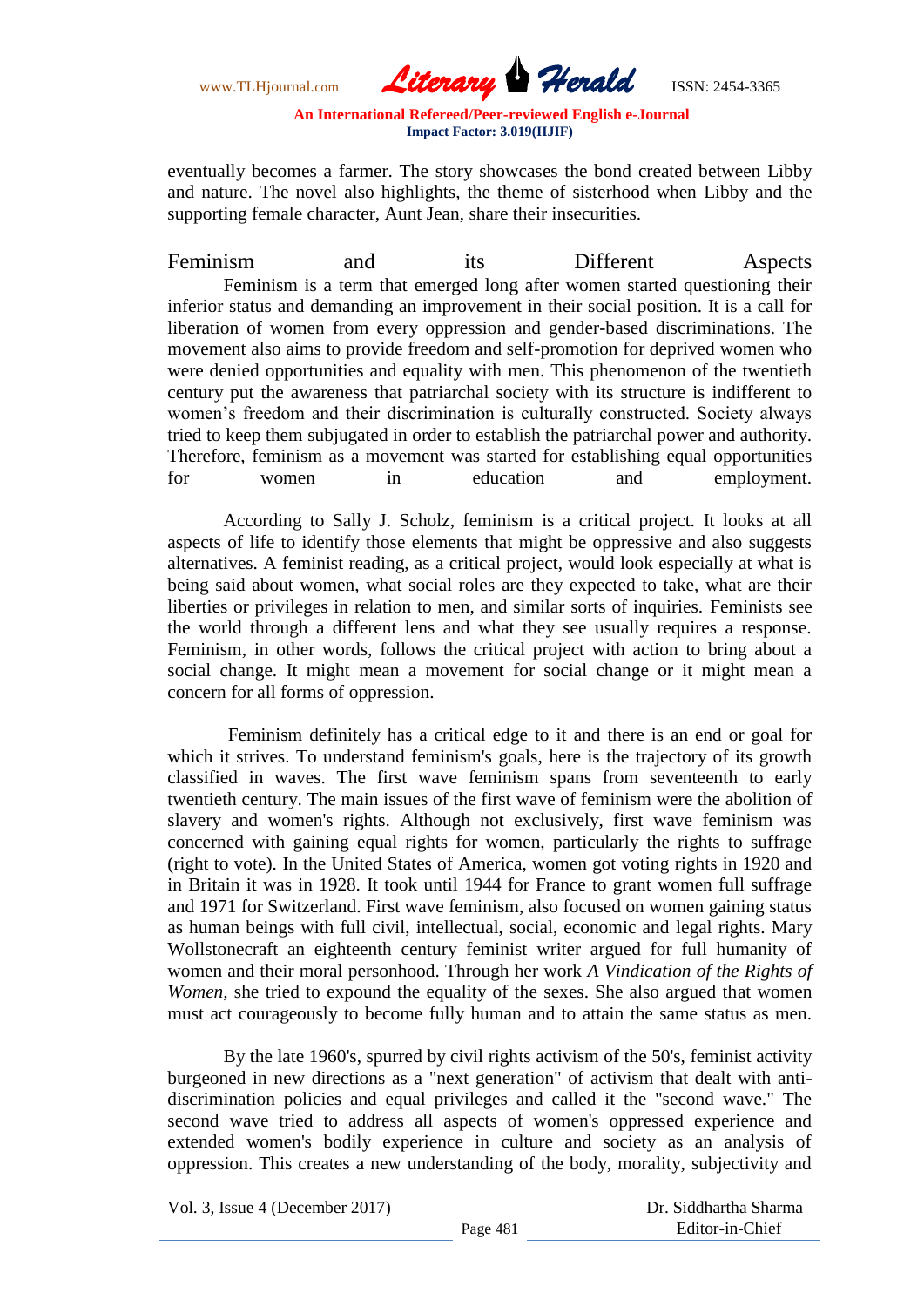www.TLHjournal.com *Literary Herald*ISSN: 2454-3365

identity of females. When protests again centred around women's inequality although this time not only in terms of women's lack of equal political rights, but in areas of family, sexuality and work—second wave feminism also sought solidarity among all women in the experience of oppression.

The third wave is generally understood to begin in the1990's. Third wave feminism refers to several strains of feminist activity and study, whose exact boundaries in the history of feminism are a subject of debate. The third wave theories and practices employ a number of mainstream and alternative cultural techniques to challenge dominant ways of thinking and introduce new elements into personal and cultural consciousness. The third wave, accordingly, offered women-centred political theories rather than modifying the traditional masculine ones.

During the second wave, Simone de Beauvoir (1908-1986) called for solidarity which comes in many forms and one model is "sisterhood." This form includes the idea and experience of female bonding, self-affirmation and identity discovered in a woman-centred vision and definition of womanhood. Sisterhood is based on a clear awareness that all women, irrespective of class, race or nation have a common problem. The term "sisterhood" is an important part of contemporary feminism (Scholz, 268). According to Scholz, "Sisterhood is an ocean of unity among all women, that is, that all women are sisters. Sisterhood is found on shared experiences of oppression. Woman might bond over shared anxieties, sufferings and trials". Similarly, Bell Hooks (Gloria Watkins) argues, the vision of sisterhood evoked by women's liberationists was based on the idea of common oppression (29). There are a number of strengths to grounding sisterhood in shared experiences of oppression. First, it helps to name a problem. For example, sexual harassment was not identified as a problem until women started sharing their experiences in the work force. Likewise, domestic violence, date rape and gender discrimination all gained prominence once the experiences moved out of the private lives of individual women and were recognized as social problems. Another strength of the sisterhood approach is that as women share their experiences of violence or oppression, they may also gain a feminist consciousness (Scholz, 75). There is also the personal benefit that comes from sharing one's story and realizing that one is not alone in the experiences of violence or oppression. In other words, sisterhood implies a moral and epistemological bond between women, regardless of whether individual women actually know one another. It should mean that sisters aid their sisters in need (Scholz, 76). Women have to move beyond being victims in order to identify the many strengths that women have and act on those strengths for the good of all (Scholz, 77).

In addition to the above mentioned concept of sisterhood, Beauvoir in her book *The Second Sex* says that liberation for women is very complex achievement and many political movements seek to build solidarity among participants. Scholz refers to Beauvoir's *The Second Sex* and suggests that, "One is not born, but rather becomes a woman" (69) Rajeev Yadav states "eco-feminism is one such movement after the 1970's which observes 'power politics' in respect of social, political, economic, cultural and psychological mentality in the exploitation of women and nature." He further explains eco-feminism as a movement that sees a connection between the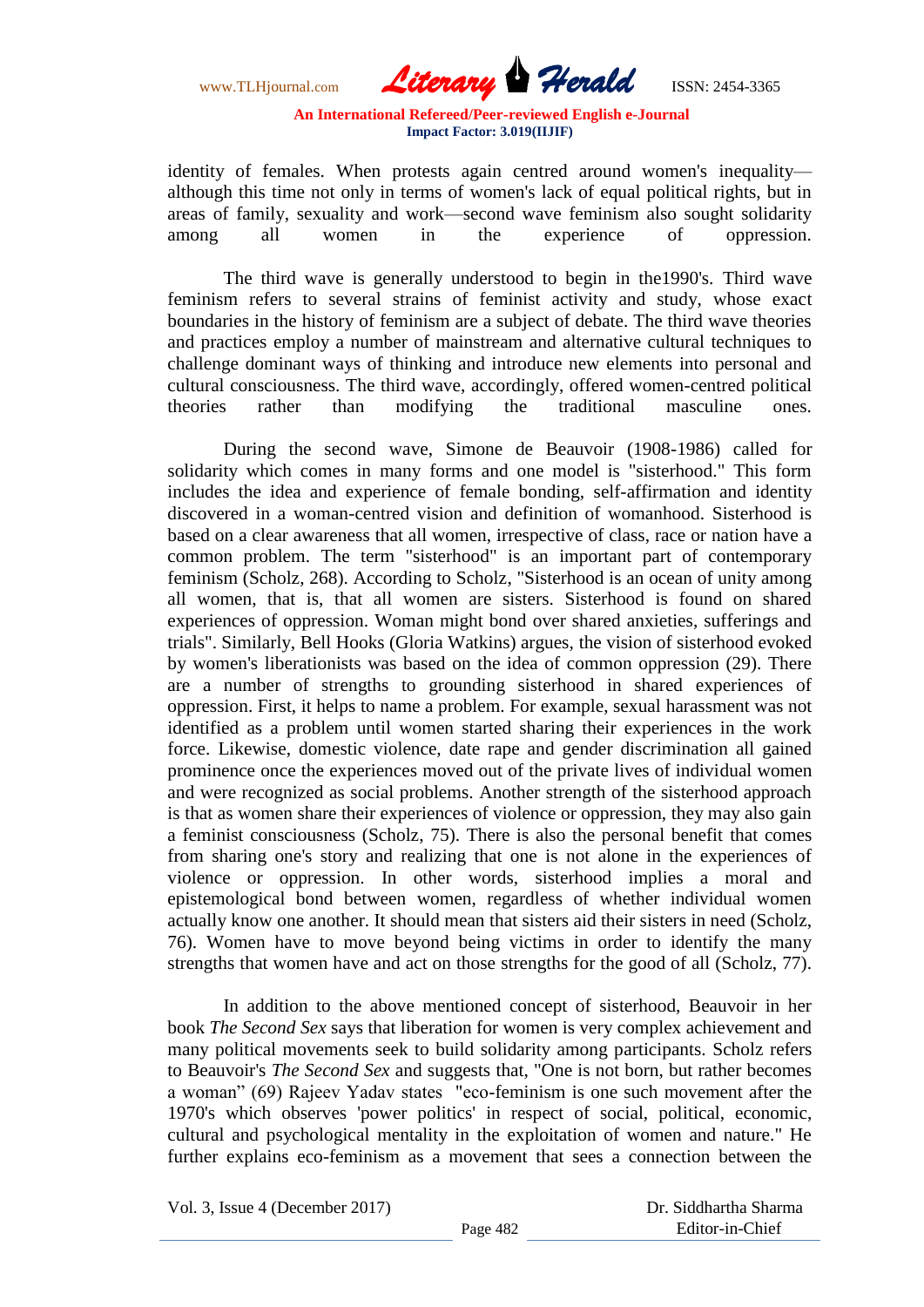www.TLHjournal.com *Literary Herald*ISSN: 2454-3365

exploitation/degradation of the natural world and the subordination/oppression of women (116).

Although the term "eco-feminism" was introduced by French writer Francoise d' Eaubonne in her book *Le Feminisme ou la Mort* (1974), the concept gained popularity in the 1990's with the third wave feminism offering women-centred political theories rather than modifying the traditional masculine ones. Yadav states that eco-feminists do not seek equality with men as such, but aim for the liberation of women as women. Hence, he says, that eco-feminists concentrate on condemning two things basically: one, the creation of a relationship between woman and nature in their oppression and exploitation in society; and the other, representation of woman and nature in all ideological traditions especially in literature as subordinated and secondary to their male counterpart in the hierarchy. Eco-feminism has made a particularly useful analysis of power relations, and rejects any form of hierarchy even represented in literature, myth and traditions (116).

Moreover, central to eco-feminists aim for the liberation of women as women is the recognition of the value of activities traditionally associated with women childbirth, nurturing and the whole domestic arena (Yadav, 118). But, eco-feminists argue that though there is a deep connection between women and nature, it is socially created. Vandana Shiva makes it clear that one of the missions of eco-feminism is to redefine how societies look at productivity and activity of both women and nature who have mistakenly been deemed passive, allowing both of them to be ill-used. Ecofeminists are of the opinion that the idea of associating weaker features with women and nature should be re-valued because firstly, this is a result of socialization and secondly, with the age of mechanization the personality and role of both of these have been changed (Yadav, 124).

Examining Eco-Feminism in *The Lost Husband* Touring the farm, I got the feeling Jean had told O'Connor to start with the most basic of basics about farm life. When we walked past the barn, he said, "This is the barn." When the goats gathered around us, he said, "These are the goats. (49).

Here, Libby, the protagonist is gets introduced to nature by James O'Connor (the farm help) when Jean (Libby's aunt) asks her to tour the farm. She is introduced to the basics of farm life as she is very new to farming. Here, the role of farming resembles to the role of nature in her life. Though many eco-feminists argue that nature is compared to the lives of women as passive. Here, farming is an activity that closely links Libby to nature and later becomes her livelihood. She eventually becomes an independent, strong woman and is actually benefiting from nature. At first, she was very new to this productive source (nature). In other words, she was new to another woman (nature) itself. When she starts knowing nature her life turns a new leaf.

Now it was three years later. Three impossible years later. And I was doing okay. I had, in fact, somehow managed to carry on, like they say you're supposed to. But that's not quite right. I hadn't so much carried on as been carried. All I'd really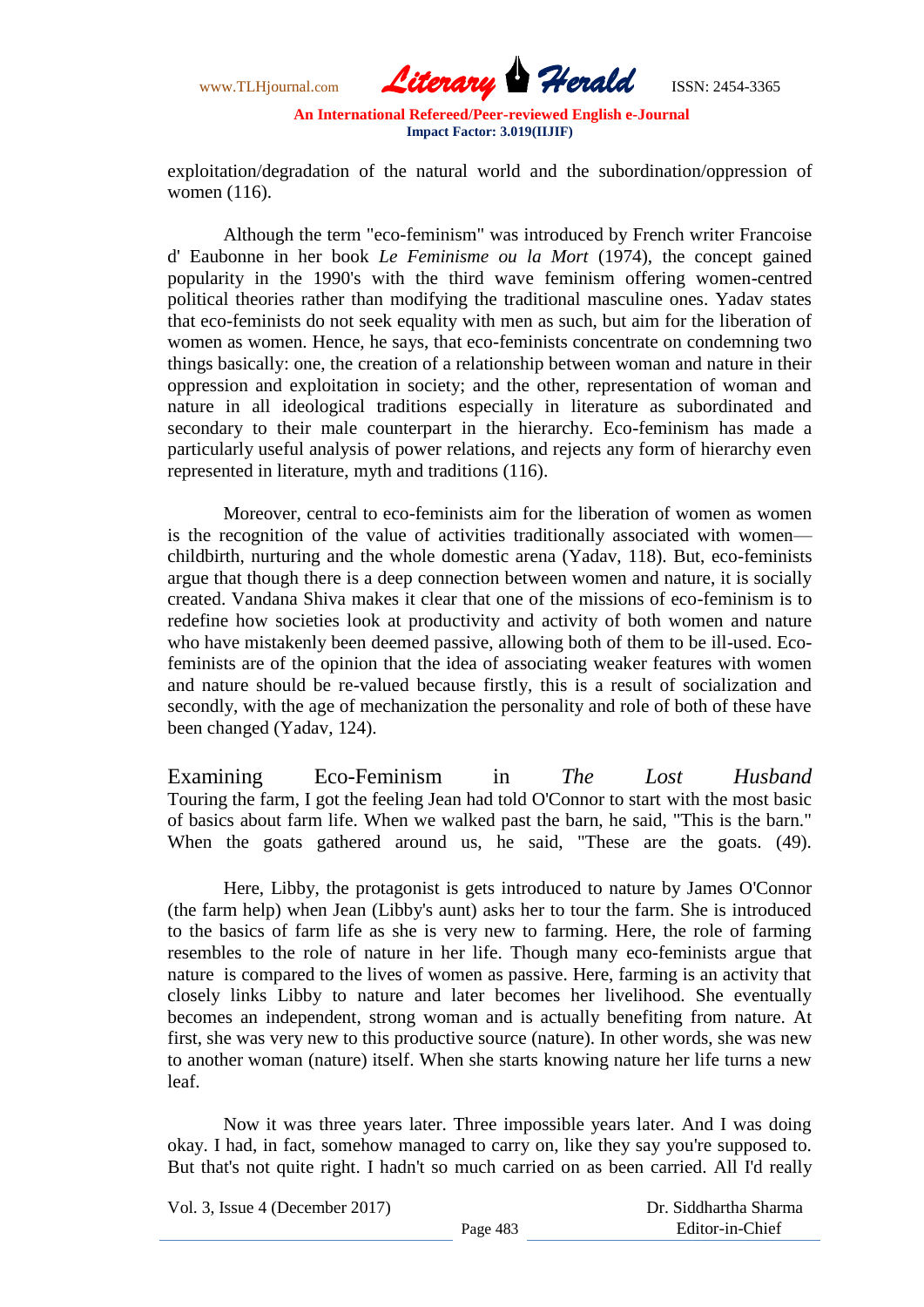www.TLHjournal.com *Literary Herald*ISSN: 2454-3365

done was remain in the current of living world—something that was less of a choice than a lack of choice and let it pull me along . (11).

Libby's life in the beginning of the novel was dull and monotonous. She was caught in a web of responsibilities as that of a wife and of a mother. Her husband, Danny met with a brutal accident which led to his death. After her husband's death she had to suffer a lot in terms of debt, mother's interference and lack of income. Even her education did not benefit her.

The turning point of Libby's life takes place when her aunt Jean, sends her a letter inviting Libby to Aunt Jean's place. She grabs the opportunity and immediately leaves to aunt Jean's house at Atwater. The new environment at Atwater brings about a metamorphosis to Libby's life. Libby gets introduced to farming and that helps her to dicover an interest in it. As relationships develop between Libby and the farm and Libby with her new environment, the theme of interrelatedness gradually evolves. Through this novel it is clarified that each living thing is dependent on the existence of other creatures in a complex web.

The story of Libby as an independent woman who transforms herself from a city dweller to a farmer is made clear when she says, I looked around the first day and saw charm and more charm: the candles everywhere, the cabinet full of board games, the laundry line out back with white sheets blowing in the wind. I was so charmed, in fact, that I did not notice things that were missing. Things like a clothes dryer. A dishwasher. A cordless phone. A microwave. (34-35)

This can be noted as her return to nature. At first she is amazed when she comes to know that her aunt doesn't use any of the electronic gadgets except for a radio. She finds it difficult to believe the actual facts. But, gradually the novel also makes it clear that Libby loves her new life without electronic devices, which used to make her life easy and comfortable. She finds herself enjoying the new life as a farmer. Even her children started liking their new environment and schooling.

After her husband's death, she struggled for three long years alone. During the first year, she stayed at their own house along with her children and when she had to leave the house due to debt, she left for her mother's place where she struggled even more. Her mother did not support her and asked her to get married and leave the house. Out of the bloom, she receives Aunt Jean's letter and without hesitating or even having a second thought she left her mother's house. Jean welcomes Libby whole heartedly. By embracing the natural surroundings of the farm and experimenting with the new business, despite finding it difficult in the beginning, Libby makes her presence known in that new place. She creates a bond with nature and develops a unique sense of love towards the goats.

In this novel *The Lost Husband,* Center beautifully describes the house of Jean as very environment friendly. This is clearly understood when she says, It looked like a plump little English cottage-like something from a magical forest. It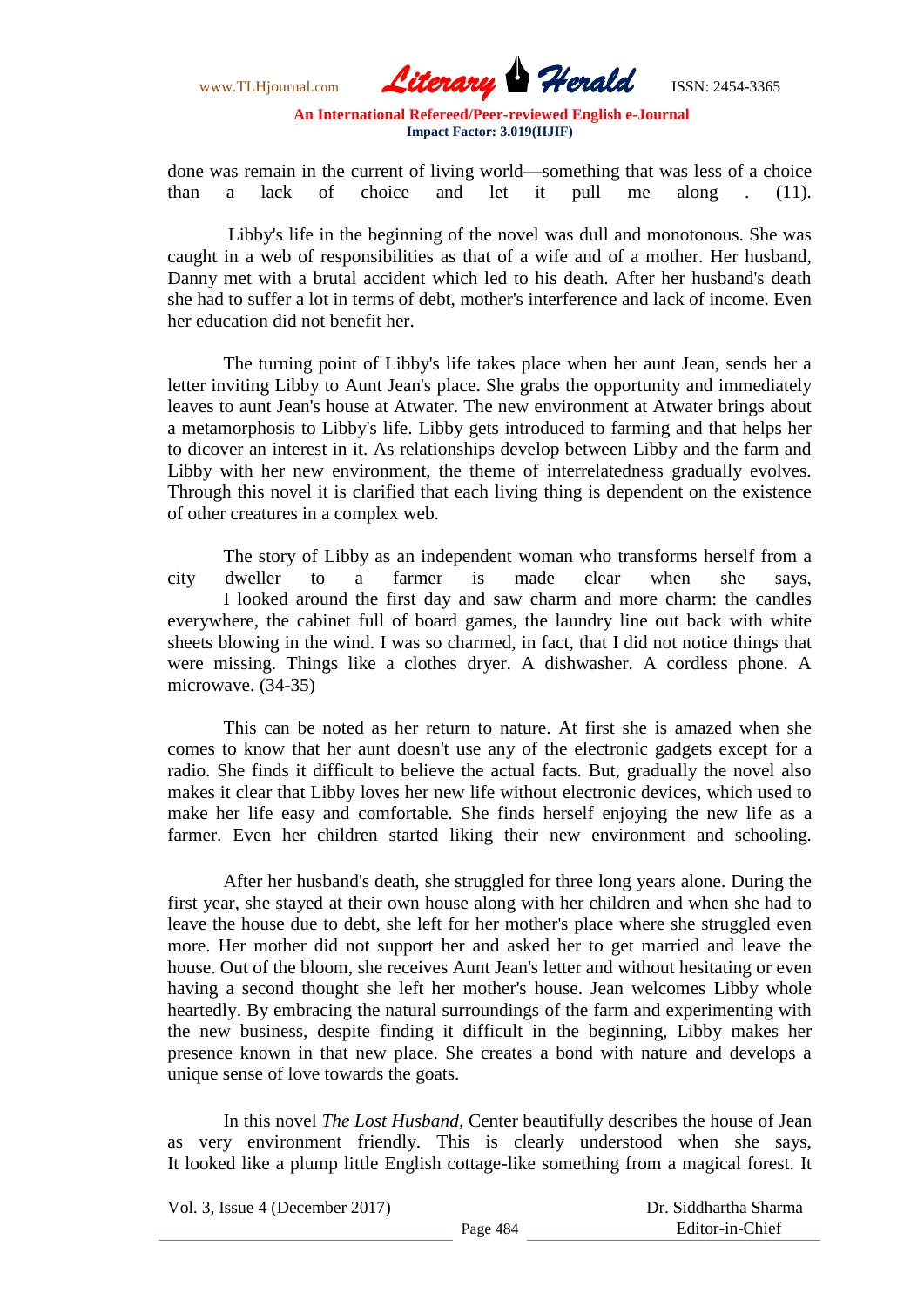www.TLHjournal.com *Literary Herald*ISSN: 2454-3365

had exposed crossbeams, rounded dormer windows, planter boxes with flowers, and plants all around it in full bloom. The whole thing was lopsided, almost like a lifesized ginger bread house (28- 29).

Libby's children, Abby and Tank also were very much loving the farm at Atwater as they started to forget about television and video games. This shows that the love for nature slowly crept in not only in Libby's heart, but also in the minds of her children.

The author also introduces another character called Sunshine. Sunshine is a pseudonym of the actress, Amber Mc Allen. She was a world famous actress who was fed up with her celebrity identity. She changed her appearance and was now living a peaceful life at aunt Jean's farm. O'Connor used to help Jean in the farm chores, but after he left for the farm due to some personal crisis, Aunt Jean asked Sunshine to help Libby with the farm chores. The author describes Libby's feelings on seeing Sunshine and says, "I was ecstatic to see Sunshine arrive... She was the Amelia Bedelia of the farm help...." (149).

Towards the middle of the novel, it is seen that Libby had started doing all the farm work by herself. She is now familiar with the goat names. She could run the milking machines on her own and could find the circuit breaker when the power got overloaded. She loved her life as a farmer and she was familiar with all kinds of work in the farm.

Not only is Libby a good farmer, she is an efficient marketer as well. Along with Aunt Jean she sold the farm products such as cheese, with a brand name "Lucky Lady Farm". The name itself gives away an eco-feministic outlook. In this era when women get empowered, nature is not left behind. Here, nature gets uplifted i.e., women get help from a woman (nature) itself.

Even when Libby's education doesn't help her to make a livelihood in the city and when she is left alone in the middle of this busy world, she finds refuge in the rustic life at farm. When she bonds with nature, she identifies herself as an independent, strong woman and is also to take care of her children in a better and ecofriendly way.

The novel characterises Libby as a representative of the whole female community who are generally considered to be the "second sex." Eco feminists like Vandana Shiva says women and nature are both identified as victims of exploitation. As women, who are considered to be the "other" in a male-dominated society, abused sexually and are not given their basic human rights, so is the exploitation of nature. Nature also gets degraded. Humans destroy nature for their own selfish needs. Women's choices and bodies are often controlled by patriarchal viewpoints, but in this novel most of the female characters maintain an ecological balance with nature and this enables them to come out as strong and independent women.

Vol. 3, Issue 4 (December 2017)

Page 485

 Dr. Siddhartha Sharma Editor-in-Chief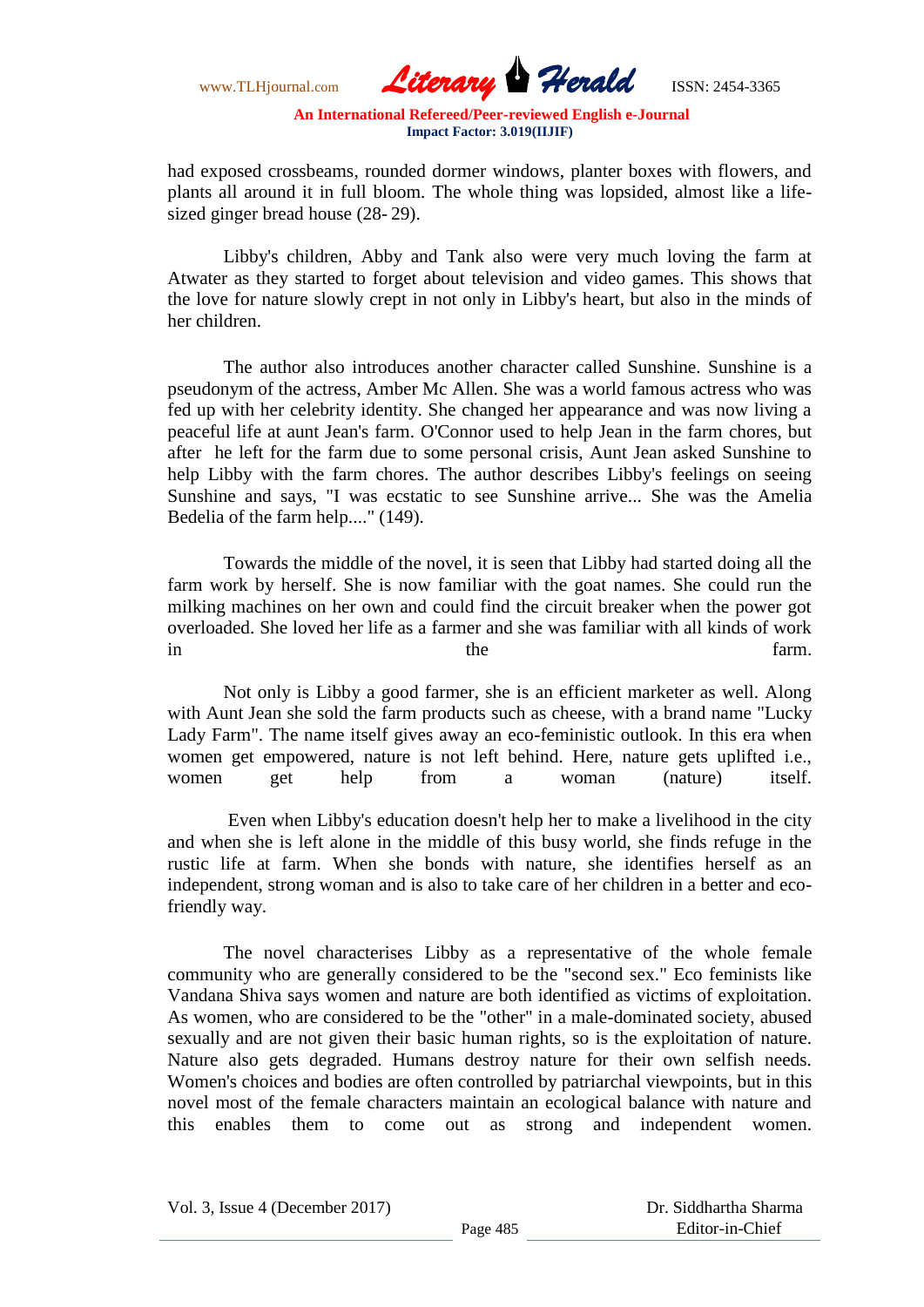www.TLHjournal.com *Literary Herald*ISSN: 2454-3365

Katherine Center also demonstrates the positive phase of eco-feminism. She beautifully portrays her protagonist Libby getting supported by nature. The protagonist finds solace when she starts a relationship with nature. She also evolves into an independent woman and she raises her children without anybody's help. She finds herself free to live her own life without being weighed down under the bondage of responsibilities. In an optimistic point of view, Libby and nature together get rescued,uplifted and rejuvenated. In eco-feministic perspective this novel reflects many interconnections between women and nature. The author also shows that with nature's support a woman finds her identity.

Sisterhood in *The Lost Husband* Unlike your mother, I'm getting old. I've got arthritis in my hands, and I can't milk my goats like I used to. And there are a million other farm chores I just can't milk my goats like I used to. And there are a million other farm chores I just can't get done. I need a helper, if you're interested. I can offer you room and board and a small salary, and I'd be happy to look after your kids. (19)

Aunt Jean's phone call to Libby indicates that she is welcoming Libby to experience farm life. Actually, the invitation is to experience the experiences that Jean had. Jean wants Libby to escape from her rude mother Marsha, who wants Libby to get married and leave her house. During the sibling's younger days Marsha had created problems for Jean, which is clearly evident in her invitation letter to Libby that says,

It occurs to me that you and your two children have been living with your mother for—dear Lord!—two whole years, and I'm writing to see if you'd like to be rescued. I run a little farm in Atwater, and as I get older, I find it's harder to get my chores done. Do you need a place to stay? If you'd be willing to help on the farm, I can pay you a little and offer room and board. (15)

According to Sally J. Scholz, in her book *Feminism*, says that, "Sisterhood is found on shared experiences of oppression. Women might bond over shared anxieties, sufferings and trials."(74) Here, Jean and Libby have experienced the same kind of ill-treatment from their sister and mother ,Marsha. In order to rescue Libby from the clutches of her mother, Jean invites Libby to Atwater and offers her a salaried job along with accommodation and child care.

While living and working in the farm, Libby along with Sunshine visit an old haunted house near Aunt Jean's farm. Libby gets a photo and describes it as, It was my first chance to really look at the photo. Here were these people again: mother and father and baby. They were on the steps of the haunted house. The mother had the baby on her lap, and both she and the father were gazing down with that lovesmacked expression parents get. It was clear the moment before they expected the shutter to click, and they hadn't yet looked up to smile. (214)

When Libby asks Jean about the photo, she says that it was Frank (Jean's boyfriend), Jean and Libby in the photograph. Jean explains that Marsha, her sister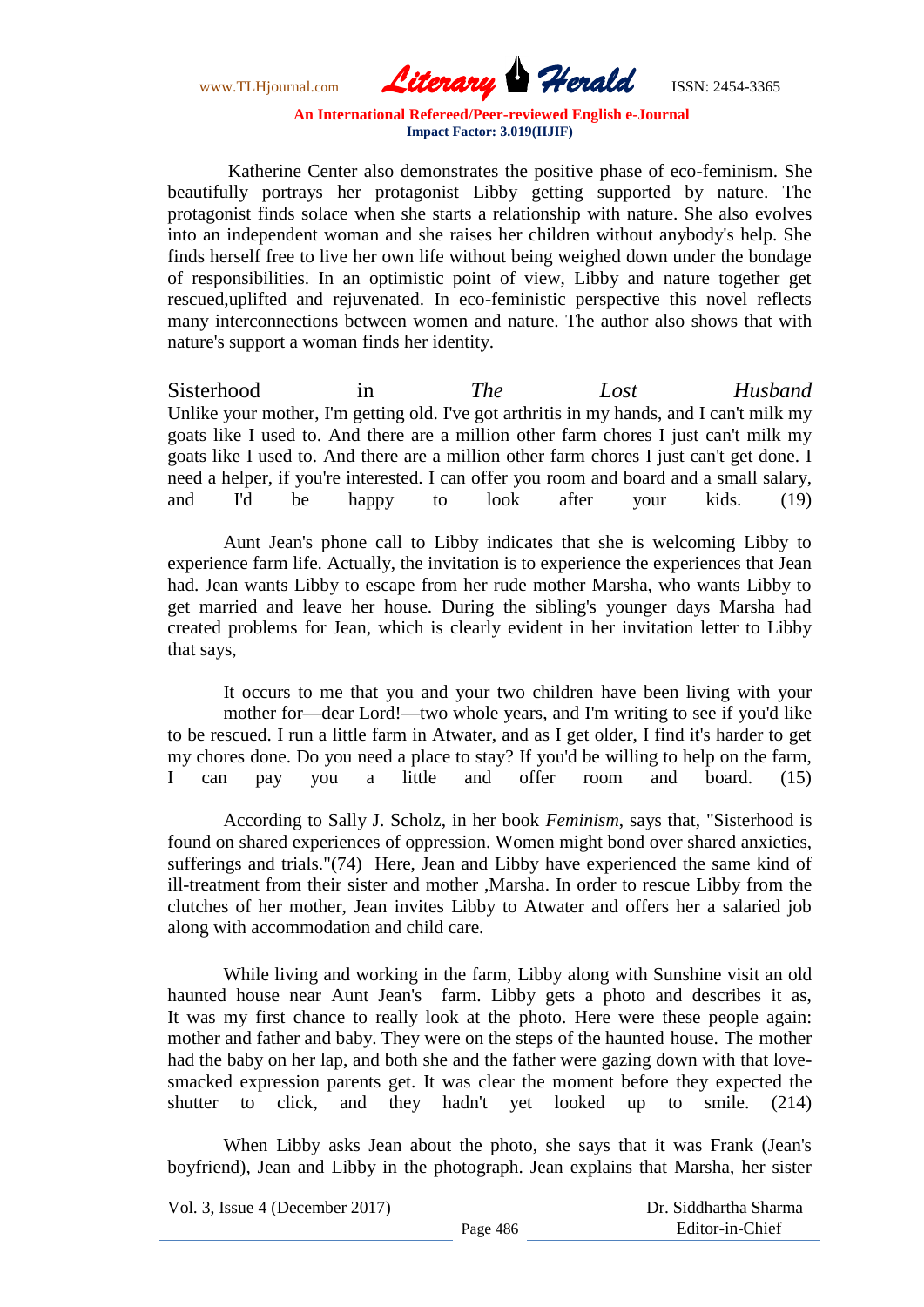www.TLHjournal.com *Literary Herald*ISSN: 2454-3365

was considered to be the good, studious child and her parents sent her to college. But within a month, she eloped with a man just when she was seventeen. A year later, Marsha returned home with a baby girl (Libby). Both of them were welcomed, but again within a month Marsha cheated her parents and sister and left home, leaving baby Libby behind. Libby from then on was taken care of Jean and her boyfriend Frank. But some time later Marsha returned home to take Libby under her responsibility and the court was in favour of Marsha. However, Marsha never took proper care of Libby or gave the baby girl the love and attention she deserved, she used to leave the baby behind and go to parties. Therefore, knowing this history, Jean could easily understand Libby's mental tensions and fears when she stayed with her mother Marsha. The sense of sisterhood sprouts in Aunt Jean which enabled her to help Libby.

Meanwhile, Aunt Jean unveils Sunshine's story to Libby and says that she was a famous actress, Amber McAllen, who did not like her fame. Sunshine was financially broke because all her investments as an actress were stolen by her mother's boyfriend. So she decided to quit from acting and name and changed her appearance. "Also, of course, we talked about the goats. Whose lives turned out to be almost as compelling as our own—to Sunshine at least". (150)

From these lines it is evident that the lives of the goats were compared to the lives of Libby and Sunshine, but mostly with sunshine whose lives were miserable and pathetic earlier. The goats were named after famous personalities such as Laura Ingalls Wilder, Ella Fitzgerald, Mother Teresa, Ethel Merman, Oprah Winfrey etc., Wilder was a writer as well as a farmer. She, along with her husband learnt to cultivate wheat as their sole crop. Also, they diversified their farm with poultry, a dairy farm and a large apple orchard. Ella Fitzgerald was a professional jazz singer, often referred to as the first lady of song, queen of jazz and Lady Ella. She was a quite ardent supporter of many charities and non-profit organizations including the American Heart Association and City of Hope Medical Center. In 1993, she established the Ella Fitzgerald Charitable Foundation. Mother Teresa was a social worker, who had to undergo a lot of hardships in her life and struggled hard to help the poor people. She considered poverty, diseases and the other hardships as her own and worked for the betterment of it. Ethel Merman was an American actress and a singer. She had been called the "the undisputed First Lady of the musical comedy stage. Oprah Winfrey is a media proprietor, talk show host, actress, producer and philanthropist. Several assessments regard her as the most influential woman in the world. She was molested in her early childhood and was conceived at the age of fourteen. Her son died at a very early age. She suffered a lot during her childhood. She was raised by a single mother.

These personalities show that they had to face a lot of hardships in their lives. It is quite interesting to note that Jean named her goats after these women. It is possible that Jean may have had some similar experiences as that of these personalities. Even though the goats are seperated from their natural habitat , Jean's concern and love for nature makes her farm a natural home for the goats and they continue with their productive roles. The idea of sisterhood i.e., females bonding over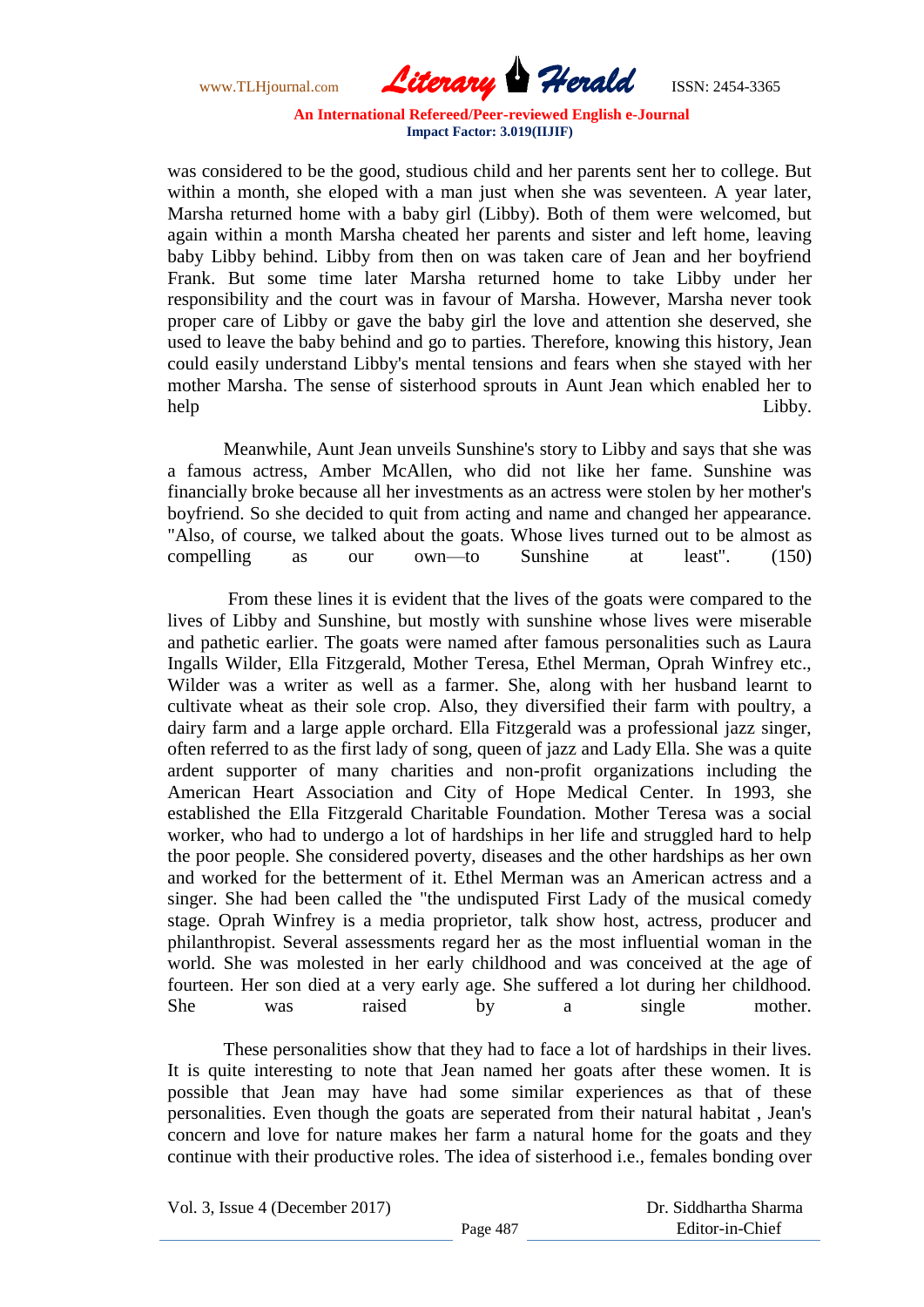www.TLHjournal.com *Literary Herald*ISSN: 2454-3365

shared experiences, is clearly evident.

As nature suffers human being's aversion had Aunt Jean also suffered some kind of aversion from her parents. This is clear when Jean says: Your mother was always the good girl. I was sneaking out, and your mother was home, studying. I was a constant disappointment to my parents, especially after I dropped out of college and started shacking up with Frank. (220).

In this novel, nature gets preserved by women who make a livelihood from it. So there is a sense of sisterhood in it. That is, nature and women bond over shared experiences of oppressions and sufferings but have overcome the negatives by strengtheningeach other to become self sufficient and independent.

Similarly, in this novel, Center describes how Libby slowly becomes un materialistic once she starts living at Atwater i.e., when she says:

I was so charmed, in fact, that I did not notice the things that were missing. Things like clothes dryer. A dishwasher. A cordless phone. A microwave. Things I was so used to—that were such a given—that long after I knew weren't there, I'd still continue to look for them. (34-35)

Libby developed this kind of attitude was developed once she realised how rejuvenating nature is. Her life can be compared to that of nature. Her life was totally broken and distorted after her husband Danny's death and when she and her children stayed at Marsha's house. As soon she got Aunt Jean's invitation, she came forward to look after the farm chores. At first she found it difficult to work in the farm, but gradually she started loving it and was soon doing all the chores on her own. The idea of sisterhood is clearly observed here when this act of Libby shows that while she takes a leap to rescue herself and her children from difficulties she in turn rescues Aunt Jean and her farm.

O'Connor plays an important role in this novel. He has helped Aunt Jean in her farm chores from his childhood and Jean introduces O'connor to Libby as her (Jean's) farm manager. On her request, he whole heartedly helps Libby in creating a bond with nature. His knowledge in the chores at the farm and in nature creates his love towards nature, which is established in the minds of the readers. He is seen as a helping hand to Aunt Jean and she acknowledges his work tremendously. His work at the farm shows his interest in preserving nature, thereby eco- feministic characteristics.

Center in her work, demonstrates the theme sisterhood very well. Each of her characters in the novel are interconnected. It can be seen that she relates each of her characters to sisterhood by sharing experiences of independence and achievement thus creating positive aspects in the minds of the readers. Through this novel it is also evident that sisterhood can be generated in the minds of every individual without gender disparity as in the case of O'Connor and he works with rest of the women characters for the upliftment of nature and individuals betterment. He is also seen as a helping hand throughout the novel, which enables the reader to view the novel in a